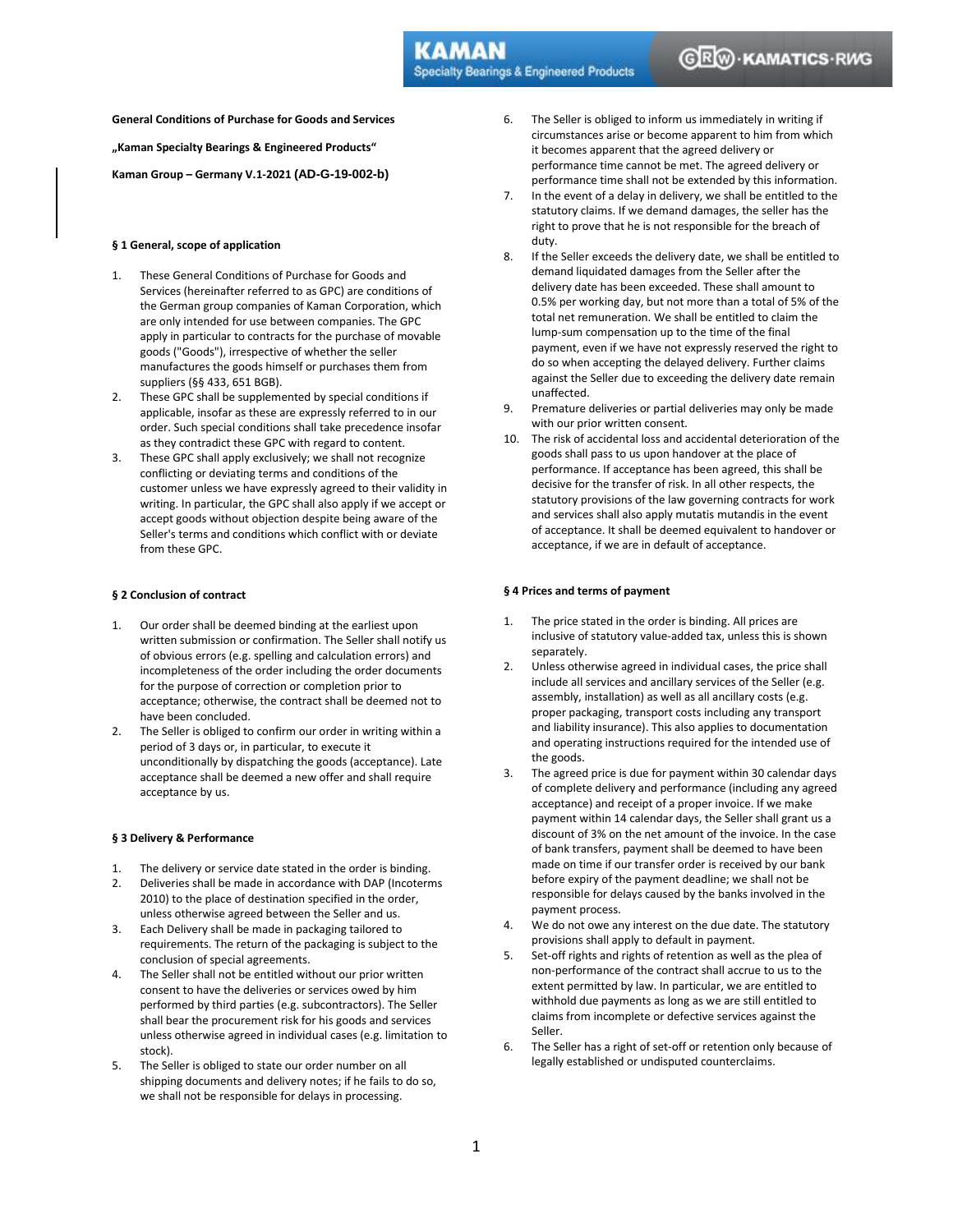# **§ 5 Defective deliveries**

- 1. Our rights in the event of material defects and defects of title of the goods (including incorrect and short delivery as well as improper assembly, defective assembly, operating or operating instructions) and in the event of other breaches of duty by the Seller shall be governed by the statutory provisions unless otherwise provided below.
- 2. In accordance with the statutory provisions, the Seller shall be liable in particular for ensuring that the goods have the agreed quality when the risk passes to us. Any product descriptions which - in particular by designation or reference in our order - are the subject matter of the respective contract or which have been included in the contract in the same way as these GPC shall in any case be deemed to be an agreement on the quality of the goods or services. It makes no difference whether the product description originates from the Seller, the manufacturer or us.
- 3. In deviation from § 442 para. 1 sentence 2 of the German Civil Code, we shall also be entitled to assert claims for defects without restriction if the defect remained unknown to us at the time of conclusion of the contract due to gross negligence.
- 4. The statutory provisions (§§ 377, 381 HGB) shall apply to our obligation to inspect and give notice of defects with the following proviso, unless we have made deviating agreements with the Seller: Our obligation to inspect shall be limited to defects which become apparent during our incoming goods inspection under external inspection including the delivery documents (e.g. transport damage, wrong and short delivery) or which are identifiable during our quality inspection by random sampling. If acceptance has been agreed, there shall be no obligation to inspect.
- 1. In all other respects, it shall depend on the extent to which an inspection is feasible in the ordinary course of business, taking into account the circumstances of the individual case. Our obligation to give notice of defects discovered later shall remain unaffected. Irrespective of our obligation to inspect, our complaint (notice of defects) shall in any case be deemed immediate and timely if it is sent within 10 working days of discovery or, in the case of obvious defects, of delivery.
- 5. Remedy through subsequent performance shall also include the removal of the defective goods and their reinstallation, insofar as the goods have been installed in another item or attached to another item in accordance with their nature and purpose of use, our statutory claim to reimbursement of corresponding expenses shall remain unaffected. The Seller shall bear the expenses necessary for the purpose of inspection and subsequent performance even if it turns out that no defect actually existed. Our liability for damages in the event of an unjustified demand for the removal of defects shall remain unaffected; in this respect, however, we shall only be liable if we have recognized or grossly negligently failed to recognize that no defect existed.
- 6. Notwithstanding our statutory rights and the provisions in paragraph 5, the following shall apply: If the Seller does not fulfil his obligation to subsequent performance - at our option by remedying the defect (rectification) or by delivering a defect-free item (replacement delivery) - within a reasonable period set by us, we shall be entitled to remedy the defect ourselves and demand reimbursement from the Seller of the expenses required for this or an appropriate advance payment. If the subsequent performance by the Seller has failed or is unreasonable for us (e.g. due to particular urgency, endangerment of operational safety or

imminent occurrence of disproportionate damage), no deadline shall be set; we shall inform the Seller of such circumstances immediately, if possible in advance.

7. In addition, we shall be entitled to reduce the purchase price or withdraw from the contract in the event of a material defect or defect of title in accordance with the statutory provisions. In addition, we shall be entitled to claim damages and reimbursement of expenses in accordance with the statutory provisions.

### **§ 6 Producer's liability**

- 1. If the Seller is responsible for product damage, he shall indemnify us against claims by third parties to the extent that the cause lies within his sphere of control and organization and he himself is liable externally.
- 2. Within the scope of his obligation to indemnify, the Seller shall reimburse expenses in accordance with §§ 683, 670 BGB (German Civil Code) which arise from or in connection with claims asserted against third parties, including recall actions carried out by us. We shall inform the Seller - as far as possible and reasonable - of the content and scope of recall measures and give him the opportunity to comment. Further legal claims remain unaffected.
- 3. The Seller shall take out and maintain product liability insurance with a coverage of at least EUR 10.0 million per personal injury/property damage and provide us with evidence of the conclusion by presenting us with a certificate from the insurer.

# **§ 7 Documents / Supplies**

- 1. If drawings, plans, evaluations, databases or other documents ("Documents") as well as materials, samples, models, parts, tools, special packaging, etc. ("Supplies") are supplied to the Seller by us, these shall remain our property. Documents and Supplies shall only be made available to the Seller for the purpose and for the duration of the manufacture of the goods ordered by us. Reproduction of the Documents / Supplies is only permitted with our prior written consent.
- 2. In the event of processing, combining and/or mixing ("processing") of Supplies provided, we shall acquire coownership in the ratio of the value of the materials provided (purchase price plus VAT) to the other materials at the time of processing.

# **§ 8 Tools**

- 1. 1 If we furnish the Seller with tools, § 7 shall apply.
- 2. If we bear (proportionately) the costs for the manufacture of (special) tools for the manufacture of the goods, we shall acquire (co-) ownership in proportion to the costs borne. The Seller shall mark the tools as our (joint) property and shall carry out the necessary maintenance / repair measures at his own expense. We shall acquire ownership of replacement purchases in the same proportion. The seller grants us a right of pre-emption on his co-ownership share. The Seller already declares that he will store the tool free of charge and will sign a corresponding storage contract with us.
- 3. The seller is obliged to insure such tools at replacement value against fire, water and theft at his own expense.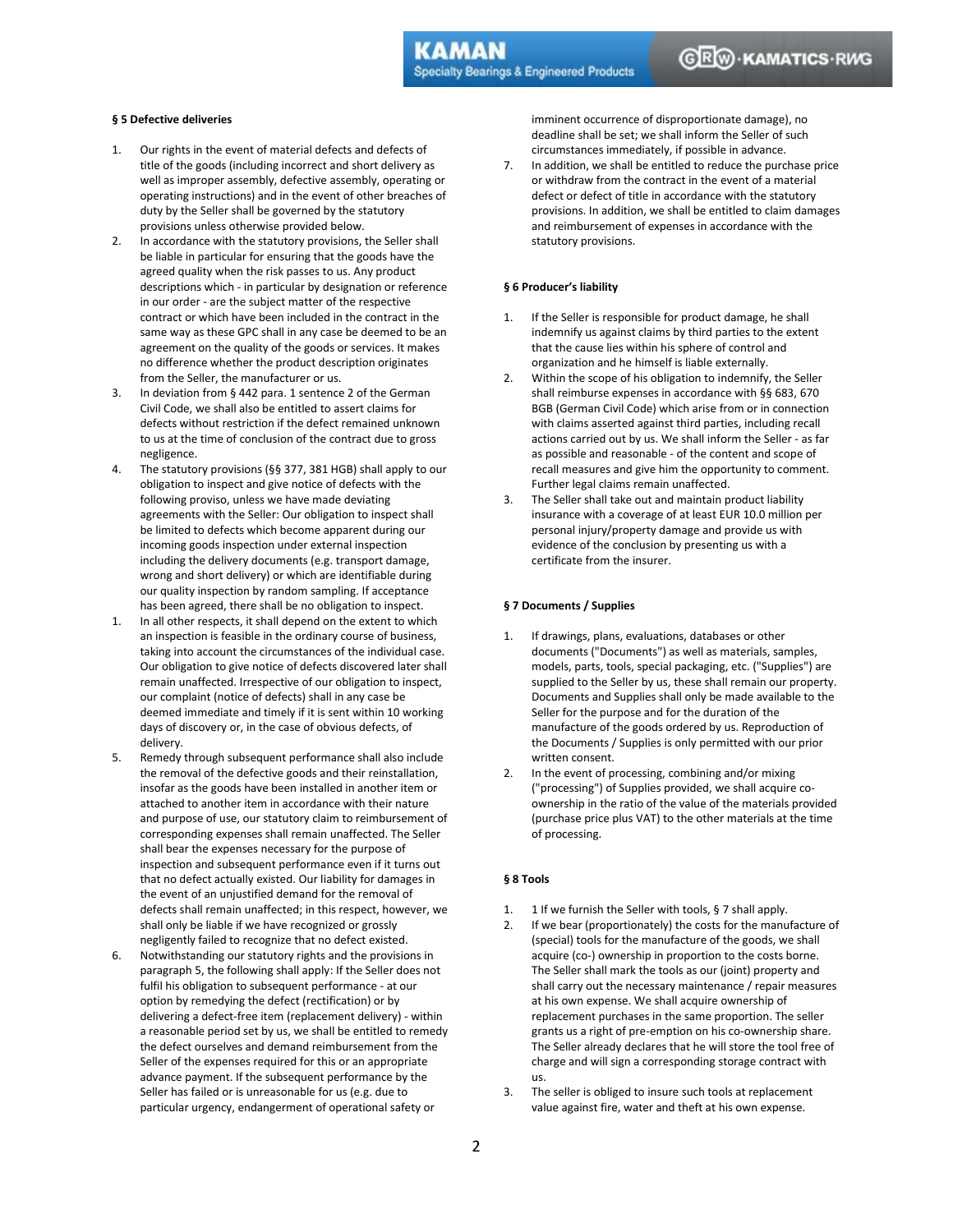### **§ 9 Export controls and certificates of origin**

- 1. The Seller is obliged, to comply with applicable export control laws and regulations of the EU, the USA or other national export control regulations.
- 2. The Seller shall be obliged to obtain the necessary permits before transferring technical information or objects to us and to inform us without being asked of any export control classification number for such technical information and goods (e.g. US law: ECCN) and any restrictions on their transfer.
- 3. The Seller undertakes to provide us with all information necessary for compliance with such regulations in individual cases. In particular, he undertakes to confirm the origin of the goods in compliance with the statutory provisions, including by means of a supplier's declaration of origin.
- 4. We shall be entitled to terminate contracts with the Seller without notice if changes in applicable national or international export control laws and regulations or our internal regulations based thereon render the acceptance of the contractual services or the fulfillment of obligations arising from the contract impossible and also make it impossible in the foreseeable future.
- 5. The agreed scope of delivery to us must not include any goods or services originating from a person, company or country which are the subject of a legal embargo.
- 6. If Seller's goods contain tantalum, tungsten, tin or gold ("Conflict Minerals"), Seller shall ensure that the Conflict Minerals originate from responsible smelters / sources of supply that act in accordance with UN resolutions and that are not involved in the financing of armed conflicts, in particular in the Democratic Republic of Congo and its neighboring states. Seller will disclose all necessary information about the origin of the conflict minerals in writing upon request by us.

#### **§ 10 Protection of personal data**

- 1. If we make personal data available to the Seller, the Seller shall comply with all applicable data protection laws and regulations.
- 2. The Seller shall, at its own expense, maintain or take appropriate technical and organizational measures to ensure a sufficient level of security for personal data commensurate with the risk involved.
- 3. The Seller acknowledges that the contractual processing of personal data may require the conclusion of additional data processing or data protection agreements with us or our affiliates. To the extent that such additional agreements are not already concluded as part of the contract, the Seller, its respective affiliated companies or subcontractors are obliged to conclude such agreement(s) with us immediately upon our written request, the conclusion of which is required by mandatory law or the recommendation of a data protection authority.
- 4. We expect the Seller to act in accordance with applicable law and therefore assume that the Seller has sufficient legal reasons to disclose personal data to us. The Seller hereby agrees to indemnify us against all claims, costs and damages of any kind on first written demand made against us by individuals concerned for lack of cause in law.

# **§11 Confidentiality**

- 1. The Seller undertakes to keep secret the information provided by us, such as documents, supplies, knowledge, data carriers (hereinafter referred to as "information"), not to make it accessible to third parties (including his subcontractors) without our written consent and not to use it for purposes other than those specified by us. This applies accordingly to any of their duplications.
- 2. This obligation shall not apply to information which was already known to the Seller in a justified manner without an obligation to maintain secrecy upon receipt or which subsequently becomes known in a justified manner without an obligation to maintain secrecy, which is or becomes generally known without a breach of contract by one of the parties or for which he has been granted written permission for other use.
- 3. The Seller may not advertise his business relationship with us without our prior written consent.

#### **§ 12 Compliance**

- 1. The Seller is obliged to supply the goods and/or services in compliance with all applicable laws, regulations, industry norms and standards.
- 2. Seller shall promptly notify us in writing if Seller becomes aware that it has violated any applicable laws or standards and we might be affected by such violation.
- 3. In addition, the Seller acknowledges the Kaman Corporation Code of Ethics and Business Conduct (available at https://www.kaman.com/sites/default/files/Kaman-Code-Conduct-English.pdf) and undertakes to abide by and implement the principles set forth therein.

### **§13 Quality assurance**

- 1. Unless otherwise agreed with us, the Seller shall constantly monitor the quality of its goods and services. Prior to the respective delivery of goods to us or to third parties designated by us, the Seller shall ensure that the delivery items intended for delivery are free of defects, comply with the agreed technical requirements, and confirm this to us in writing. The Seller shall inform us immediately in writing of any deviations found.
- 2. The Seller shall inform us immediately of any nonconforming processes, products or services, planned changes to products, processes or services, change of supplier and/or change of production site. We reserve the right to approve such changes or occurrences before work may continue.
- 3. Unless otherwise agreed, the Seller shall provide us with accompanying documentation, certificates of conformity, test documentation, statistical documentation, process control documentation, results of production process review and evaluation of changes to the extent required.
- 4. The Seller shall permit us, during the Seller's normal working hours and after prior written notification, to audit its quality management system including the associated processes at the Seller's production facilities. In doing so, Seller shall permit us to be accompanied by representatives of our customers and the relevant authorities. The Seller shall grant us the right to commission third parties to carry out such audits. For this purpose, the auditors appointed by us shall have free access to the areas of the Seller involved in the